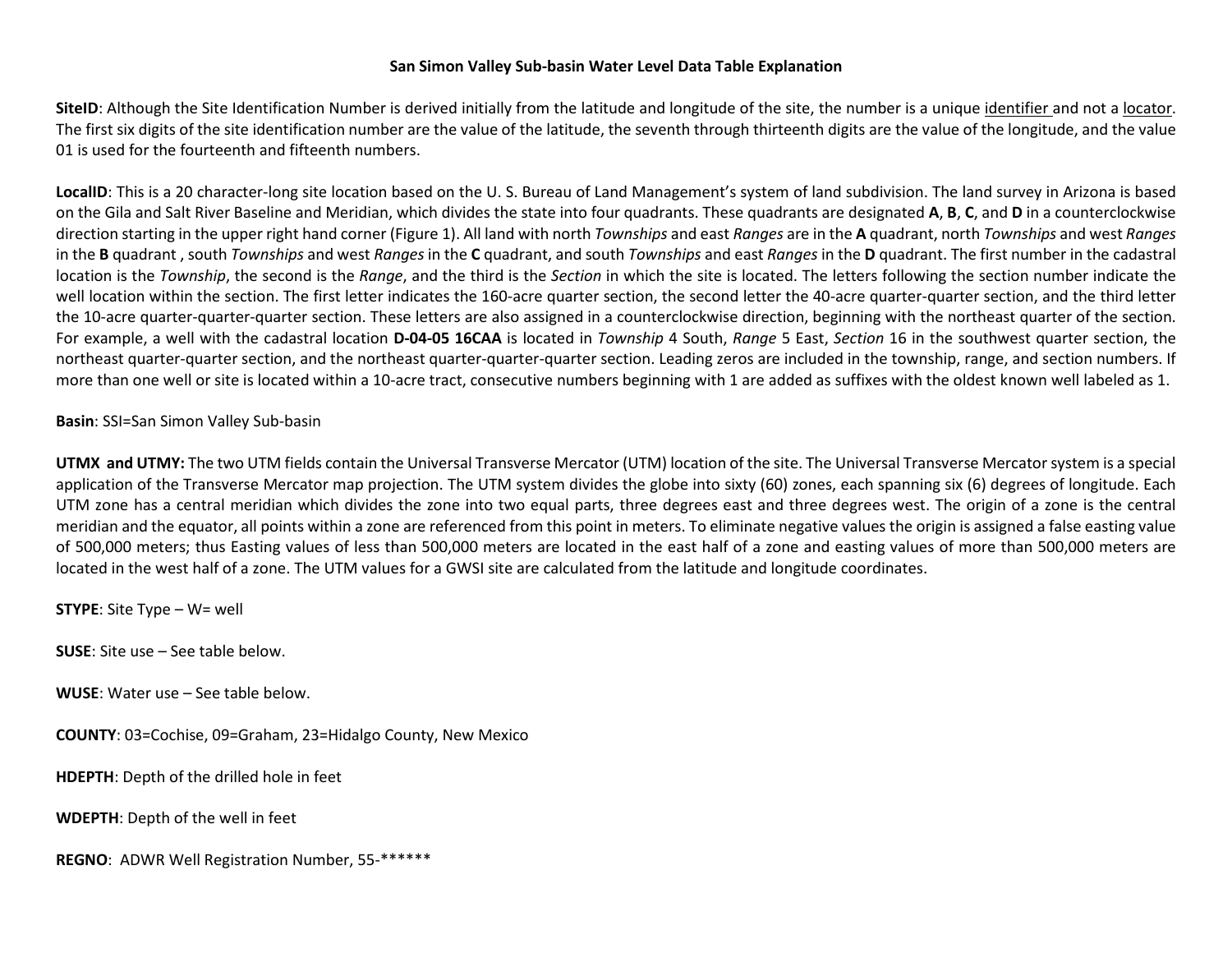IDNXBR: Codes for the ADWR Index Well program. BK00= Inactive Index Well, BK36= San Simon Valley, annual sampling, BK62= Transducer Index Well, BKQ1= Water Quality (inactive), BKQ3= Water Quality(inactive)

**MEASDATE**: The date of the water level measurement.

**MEAYEAR**: The year the water level was measured.

**DTW**: Depth to water

**WLE**: Water Level Elevation (the elevation of the measuring point, typically at the top of the well casing, minus the depth to water)

**REM**: Remarks – See table below.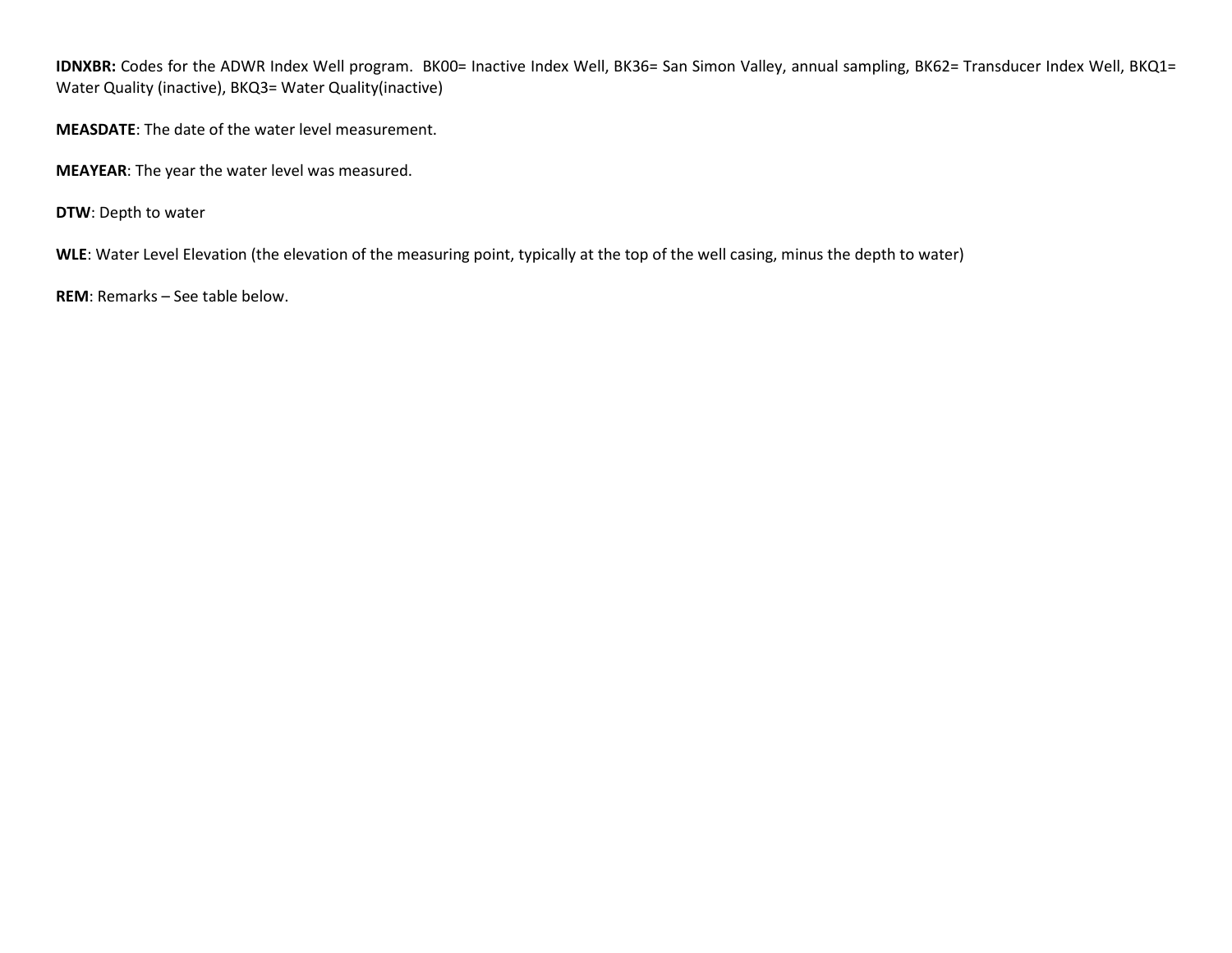| <b>Water Use Codes</b><br>(WUSE) |                           | <b>Site Use Codes</b><br>(SUSE) |                            | <b>Measurement Remark Codes</b><br>(REM) |                             |
|----------------------------------|---------------------------|---------------------------------|----------------------------|------------------------------------------|-----------------------------|
| WUSE_CODE                        | WUSE_CODE_DESCRIPTION     | SIUS_CODE                       | SIUS_CODE_DESCRIPTION      | CODE_ENTRY                               | CODE_DESCRIPTION            |
| $\ast$                           | UNDETERMINED              | $\ast$                          | UNDETERMINED               | $\mathsf{A}$                             | <b>ATMOSPHERIC PRESSURE</b> |
| A                                | <b>AIR CONDITIONING</b>   | A                               | <b>ANODE</b>               | $\mathsf{C}$                             | <b>ICE</b>                  |
| $\sf B$                          | <b>BOTTLING</b>           | $\mathsf C$                     | STANDBY, EMERGENCY         | D                                        | <b>DRY</b>                  |
| $\mathsf C$                      | COMMERCIAL                | D                               | <b>DRAIN</b>               | E                                        | <b>RECENTLY FLOWING</b>     |
| D                                | <b>DEWATERING</b>         | E                               | <b>GEOTHERMAL</b>          | F                                        | <b>FLOWING</b>              |
| $\mathsf E$                      | <b>POWER</b>              | G                               | SEISMIC                    | G                                        | <b>NEARBY FLOWING</b>       |
| $\mathsf F$                      | <b>FIRE</b>               | H                               | <b>HEAT RES</b>            | H                                        | NEARBY RECENTLY FLOWING     |
| H                                | <b>DOMESTIC</b>           | M                               | <b>MINE</b>                |                                          | <b>INJECTING</b>            |
| $\overline{\phantom{a}}$         | <b>IRRIGATION</b>         | $\mathsf{N}$                    | NON-EXEMPT WELL IN AMA/INA | $\perp$                                  | <b>NEARBY INJECTING</b>     |
| $\mathsf J$                      | <b>INDUSTRIAL COOLING</b> | $\mathsf{O}$                    | <b>OBSERVATION</b>         | $\mathsf K$                              | <b>CASCADING WATER</b>      |
| К                                | <b>MINING</b>             | ${\sf P}$                       | OIL AND/OR GAS             | Г                                        | <b>BRACKISH SALINE</b>      |
| M                                | <b>MEDICINAL</b>          | Q                               | WATER-QUALITY MONITORING   | M                                        | <b>WELL PLUGGED</b>         |
| ${\sf N}$                        | <b>INDUSTRIAL</b>         | $\mathsf{R}$                    | <b>RECHARGE</b>            | $\mathsf{N}$                             | MEASURMENTS DISCONTINUED    |
| $\mathsf O$                      | <b>OBSERVATION</b>        | $\sf S$                         | <b>REPRESS</b>             | $\mathsf{O}$                             | <b>OBSTRUCTION</b>          |
| ${\sf P}$                        | PUBLIC SUPPLY             | $\mathsf T$                     | <b>TEST</b>                | P                                        | <b>PUMPING</b>              |
| Q                                | AQUACULTURE               | U                               | <b>UNUSED</b>              | $\mathsf{R}$                             | <b>RECENTLY PUMPED</b>      |